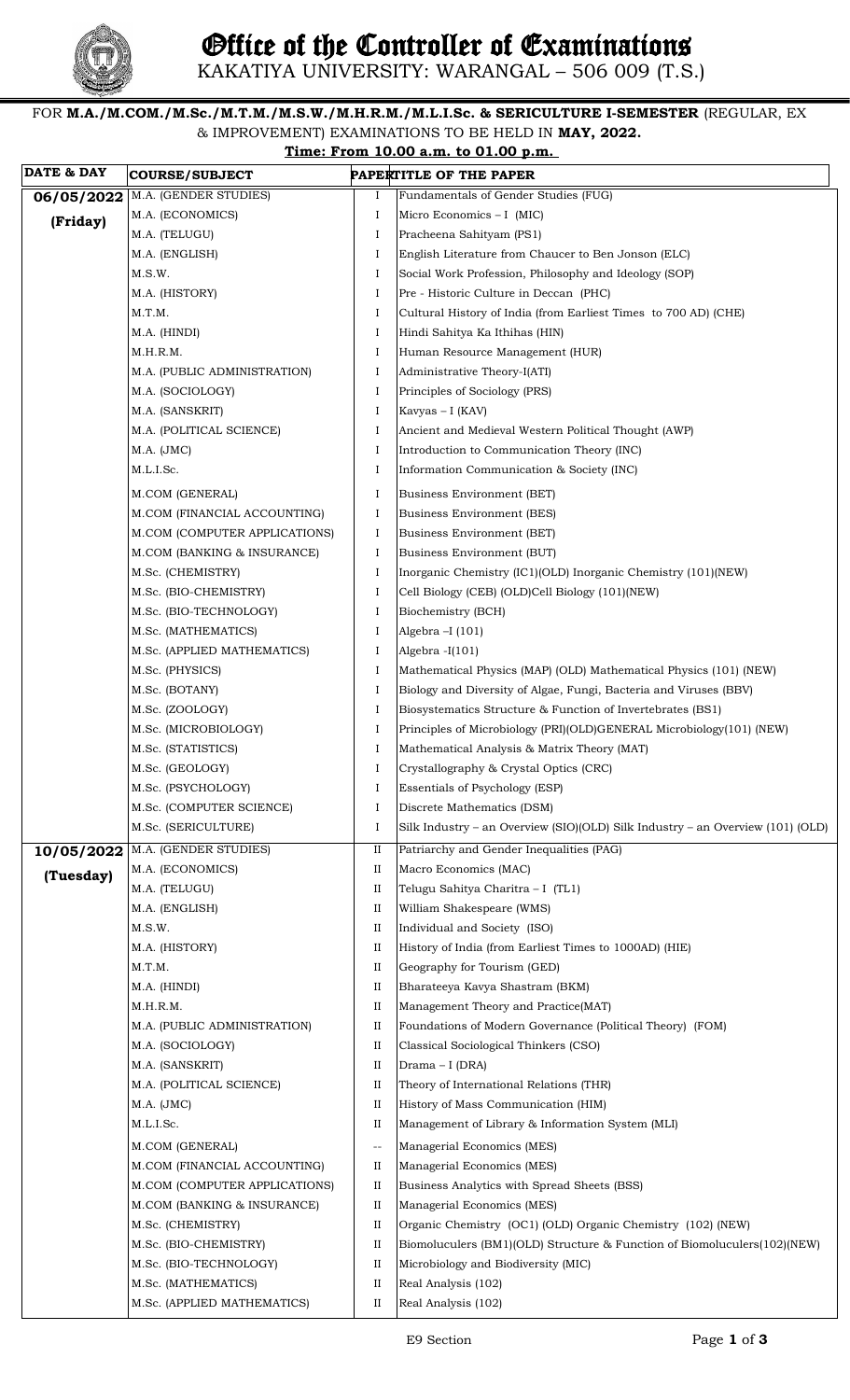

## FOR **M.A./M.COM./M.Sc./M.T.M./M.S.W./M.H.R.M./M.L.I.Sc. & SERICULTURE I-SEMESTER** (REGULAR, EX & IMPROVEMENT) EXAMINATIONS TO BE HELD IN **MAY, 2022.**

|                       |                               |    | & IMPROVEMENT) EXAMINATIONS TO BE HELD IN MAY, 2022.<br>Time: From 10.00 a.m. to 01.00 p.m. |
|-----------------------|-------------------------------|----|---------------------------------------------------------------------------------------------|
| <b>DATE &amp; DAY</b> | <b>COURSE/SUBJECT</b>         |    | PAPERTITLE OF THE PAPER                                                                     |
|                       | M.Sc. (PHYSICS)               | П  | Classical Mechanics (CME) (OLD) Classical Mechanics (102) (NEW)                             |
|                       | M.Sc. (BOTANY)                | П  | Biology and Diversity of Bryophyta, Pteridophyta and Cycadophyta (BBC)                      |
|                       | M.Sc. (ZOOLOGY)               | П  | Tools and Techniques in Biology (TT1)(OLD)                                                  |
|                       |                               |    | Tools and Techniques in Biology (102)(NEW)                                                  |
|                       | M.Sc. (MICROBIOLOGY)          | П  | Bacteriology & Virology (BAC)(OLD) Virology (102)(NEW)                                      |
|                       | M.Sc. (STATISTICS)            | П  | Probability Theory (PRT)                                                                    |
|                       | M.Sc. (GEOLOGY)               | П  | Mineralogy & Geochemistry (MIG)                                                             |
|                       | M.Sc. (PSYCHOLOGY)            | П  | Social Psychology (SOP)                                                                     |
|                       | M.Sc. (COMPUTER SCIENCE)      | П  | OOPS with Java (OJV)                                                                        |
|                       | M.Sc. (SERICULTURE)           | П  | Mulberry Production (MPN) (OLD) Mulberry Production (102) (NEW)                             |
| 12/05/2022            | M.A. (GENDER STUDIES)         | Ш  | The Status of Women in India (TSW)                                                          |
| (Thursday)            | M.A. (ECONOMICS)              | Ш  | Quantitative Methods - I (QUS)                                                              |
|                       | M.A. (TELUGU)                 | Ш  | Vyakaranamu (VY1)                                                                           |
|                       | M.A. (ENGLISH)                | Ш  | Poetry from John Donne to Alexander Pope (PDA)                                              |
|                       | M.S.W.                        | Ш  | Human Rights & Social Work (HRS)                                                            |
|                       | M.A. (HISTORY)                | Ш  | History & Culture of Telangana (from Earliest times to 1323AD) (HCT)                        |
|                       | M.T.M.                        | Ш  | Tourism Management (TOU)                                                                    |
|                       | M.A. (HINDI)                  | Ш  | Poorva Madhya Kaleen Kavya (PUM)                                                            |
|                       | M.H.R.M.                      | Ш  | Business Environment and Ethics (BUE)                                                       |
|                       | M.A. (PUBLIC ADMINISTRATION)  | Ш  | Public Policy(PPY)                                                                          |
|                       | M.A. (SOCIOLOGY)              | Ш  | Research Methodology – Social Statistics&Computer Applications (RSS)                        |
|                       | M.A. (SANSKRIT)               | Ш  | Grammar and Poetics (GPO)                                                                   |
|                       | M.A. (POLITICAL SCIENCE)      | Ш  | Comparative Political Systems (CPY)                                                         |
|                       | M.A. (JMC)                    | Ш  | Reporting for Print Media (REP)                                                             |
|                       | M.L.I.Sc.                     | Ш  | Information Processing & Retrieval (INP)                                                    |
|                       | M.COM (GENERAL)               | Ш  | Corporate Financial Accounting (CFG)                                                        |
|                       | M.COM (FINANCIAL ACCOUNTING)  | Ш  | Corporate Financial Accounting (CFA)                                                        |
|                       | M.COM (COMPUTER APPLICATIONS) | Ш  | Corporate Financial Accounting (CFA)                                                        |
|                       | M.COM (BANKING & INSURANCE)   | Ш  | Corporate Financial Accounting (CFI)                                                        |
|                       | M.Sc. (CHEMISTRY)             | Ш  | Physical Chemistry (PC1) (OLD) Physical Chemistry (103) (NEW)                               |
|                       | M.Sc. (BIO-CHEMISTRY)         | Ш  | Biophysical Biochemical Techniques (BP1) (OLD)                                              |
|                       |                               |    | (Bioanalytical Techniques (103)(NEW)                                                        |
|                       | M.Sc. (BIO-TECHNOLOGY)        | Ш  | Cell Biology and Genetics (CEL)                                                             |
|                       | M.Sc. (MATHEMATICS)           | Ш  | Ordinary Differential Equations (103)                                                       |
|                       | M.Sc. (APPLIED MATHEMATICS)   | Ш  | Ordinary Differential Equations (103)                                                       |
|                       | M.Sc. (PHYSICS)               | Ш  | Solid State Physics (SPH)(OLD) Solid State Physics (103)(OLD)                               |
|                       | M.Sc. (BOTANY)                | Ш  | Systematic of Magnoliophyta and Ethnobotany (SME)                                           |
|                       | M.Sc. (ZOOLOGY)               | Ш  | Animal Physiology & Ethology (AP1) (OLD) Animal Physiology & Ethology (103)                 |
|                       | M.Sc. (MICROBIOLOGY)          | Ш  | Biological Chemistry (BIO) (OLD) Biological Chemistry (103) (NEW)                           |
|                       | M.Sc. (STATISTICS)            | Ш  | Distribution Theory (DIT)                                                                   |
|                       | M.Sc. (GEOLOGY)               | Ш  | Physical Geology & Geomorphology (PGL)                                                      |
|                       | M.Sc. (PSYCHOLOGY)            | Ш  | Psychopathology - I (PCY)                                                                   |
|                       | M.Sc. (COMPUTER SCIENCE)      | Ш  | Operating systems(OSS)                                                                      |
|                       | M.Sc. (SERICULTURE)           | Ш  | Silkworm Biology and Physiology (SBP) (OLD)                                                 |
|                       |                               |    | Silkworm Biology and Physiology (103) (NEW)                                                 |
| 16/05/2022            | M.A. (GENDER STUDIES)         | IV | Feminism Theories and Movements (FTM)                                                       |
|                       | M.A. (ECONOMICS)              | IV | International Economics - I (INT)                                                           |
| (Monday)              | M.A. (TELUGU)                 | IV | Samskrutham (SS1)                                                                           |
|                       | M.A. (ENGLISH)                | IV | English Prose and Drama in the $17th$ & $18th$ Centuries (EDS)                              |
|                       | M.S.W.                        | IV | Soft Skills and Life Skills for Social Workers (SKW)                                        |
|                       | M.A. (HISTORY)                | IV | Ancient Civilizations (ACS)                                                                 |
|                       | M.T.M.                        | IV | Tourism Products (TUP)                                                                      |
|                       | M.A. (HINDI)                  | IV | Aadunik Gadya Sahitya (AAG)                                                                 |
|                       | M.H.R.M.                      | IV | Organizational Behavior -I (OBR)                                                            |

IV IV

M.A. (SOCIOLOGY) M.A. (SANSKRIT)

Industrial Sociology (ISO) Veda and Upanishad (VUP)